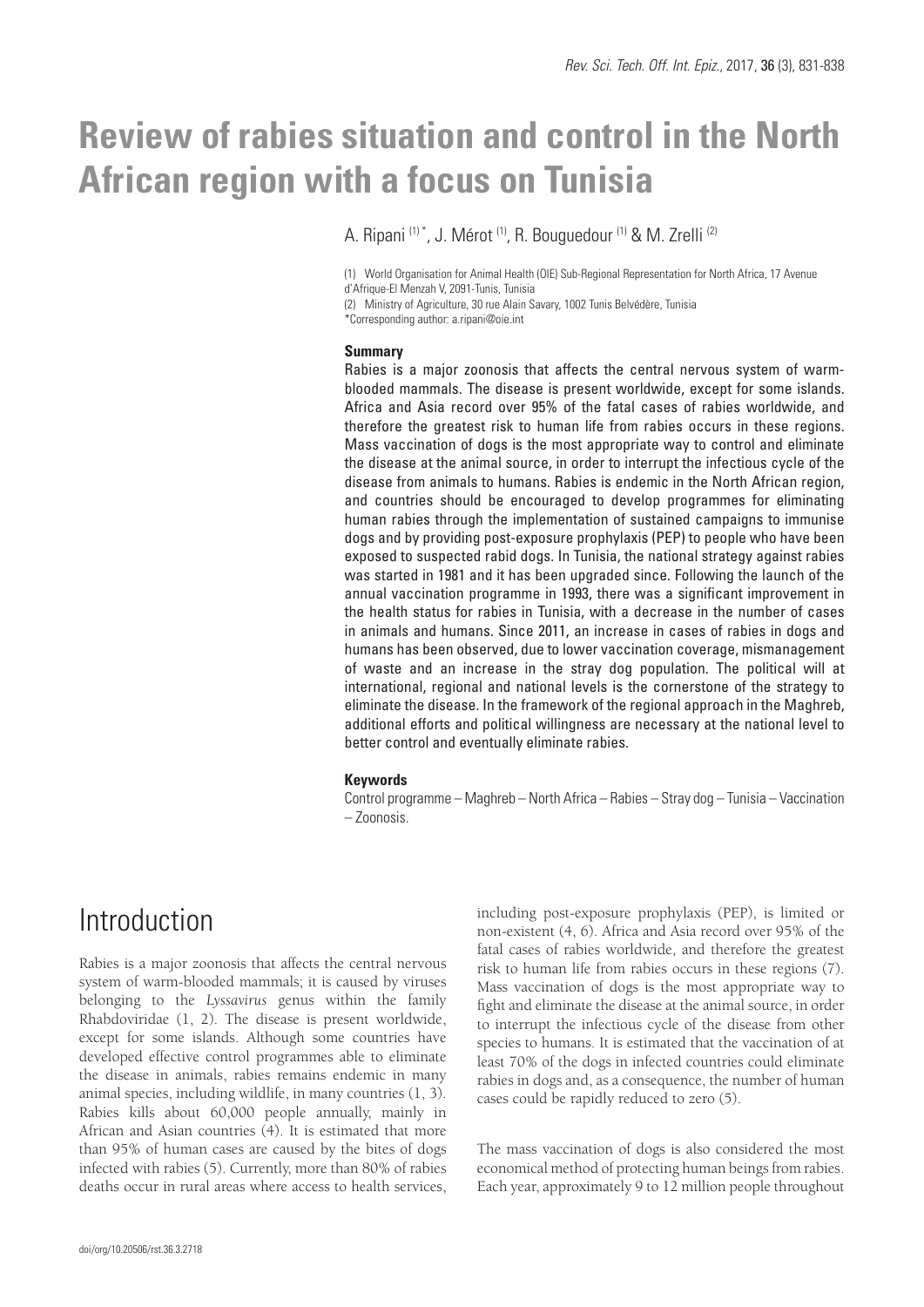the world are given prophylactic treatment following a bite from an animal potentially infected with rabies, at a total cost of about US\$ 2.1 billion (8).

The World Organisation for Animal Health (OIE), in collaboration with other international organisations, is heavily committed to the fight against rabies by emphasising that veterinarians and National Veterinary Services have a primary responsibility in applying their knowledge and skills to help to control this zoonosis. To this end, rabies is also one of the topics identified as a priority by the OIE, the World Health Organization (WHO) and the Food and Agriculture Organization of the United Nations (FAO), in the framework of the joint 'One Health' approach that aims to address health risks at the human–animal–ecosystem interface (7).

The objective of this paper is to review the rabies situation and the control measures in place in the North African region, with a major focus on Tunisia. This region represents a continued threat for the introduction of the disease into Western European countries that are currently free of rabies. Rabies is endemic in North Africa and, in particular, the northern part is considered a high-risk zone where the disease represents a serious public health problem.

## Overview of rabies in North Africa

The Maghreb region, which includes Mauritania, Morocco, Algeria, Tunisia and Libya, covers about 4 million km². This territory is inhabited by nearly 90 million people, and 45% of the population lives in rural areas. About 70 million large animals are present in this zone – which is a significant resource for poor rural populations and also for the domestic economy – while the canine population in Morocco, Algeria, Tunisia and Libya is estimated to be around 4–5 million (1.5–2 million in Morocco; 1.1– 1.5 million in Algeria; 600–800,000 in Tunisia; 1–1.5 million in Libya). The dynamics of the canine population show a high turnover rate and are characterised by a young dog population (many are aged two to three years), with the percentage of dogs of less than one year of age ranging from 18% to 30%. The proportion of males is 60–70% and more than 90% of dogs are accessible for vaccination (9, 10). The dog density (number of dogs per householder) is on average 1.3 in urban areas and 1.9 in rural areas (9, 10).

From 2005 to 2013, a total of 389 laboratory-confirmed human cases of rabies were notified by Algeria, Morocco and Tunisia through the OIE World Animal Health Information System (WAHIS), confirming that this disease remains a serious threat to the health of people (Fig. 1).



**Fig. 1 Total number of human rabies cases in Algeria, Morocco and Tunisia between 2005 and 2013** 

*Source*: World Organisation for Animal Health (OIE), World Animal Health Information System (WAHIS)–World Animal Health Information Database (WAHID)

One project (the RABMEDCONTROL project 2007–2008) reported that about 90% of human cases in the North African region were due to dog bites and that more than 85% occurred in people who did not receive PEP (7). The majority (>50%) of human cases in North Africa occur in young people aged between 0 and 19 years (9, 10).

The information available from Libya is scarce because of the unstable political situation. In 2008, three human rabies cases caused by dog bites were reported, and from 2009 to 2011 a total of 30 suspected human cases were registered (9).

The percentage of rabies events in animals, by species, in the North African region in 2012 is shown in Figure 2, based on the data submitted through WAHIS. Among animal species, ruminants and equids are the main victims of the disease, while dogs are the main reservoirs and transmitters of rabies in North Africa, and especially in the rural areas (11). Some of the North African countries (Morocco, Tunisia and Algeria) have developed programmes for eliminating human rabies through the implementation of sustained mass vaccination campaigns to immunise dogs and, in parallel, by providing PEP to people who have been exposed to suspected rabid dogs. In addition to this, initiatives are also in place to control the stray dog population, to support surveillance and diagnostic testing capacity in the laboratories and to organise interdepartmental commissions (among the units of different Ministries involved in the fight against rabies) to facilitate the implementation and coordination of the necessary actions (9). A phylogenetic analysis of rabies isolates suggested that there was no exchange of rabies virus between North Africa and the Sahel region, and that limited spread of the disease occurs among the countries in the North African region (12).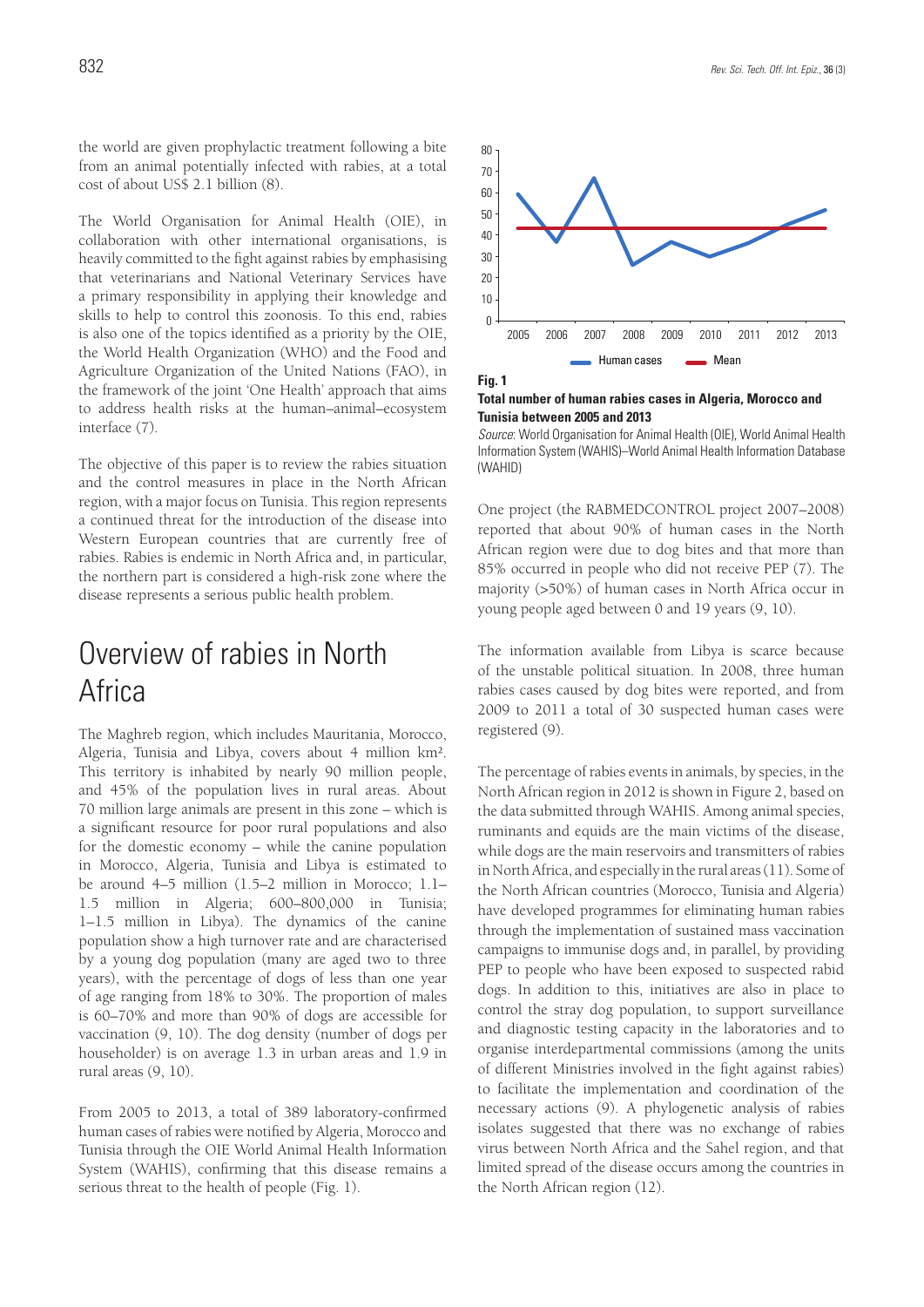

#### **Fig. 2**

#### **Percentage of rabies cases in animals by species in the North African region in 2012**

*Source*: World Organisation for Animal Health (OIE), World Animal Health Information System (WAHIS)–World Animal Health Information Database (WAHID)

## Epidemiological review of rabies in Tunisia

Tunisia is the smallest country in the North African region; it shares borders with Algeria to the west and Libya to the south-east, and also abuts the Mediterranean Sea. The country covers an area of about 160,000 km² and has a Mediterranean coastline of 1,300 km. It comprises 24 Governorates and the population is estimated at around 11 million, with more than 65% living in urban areas (13).

Rabies is endemic in Tunisia, and the northern zones are the most severely affected. It is a notifiable disease in humans and other species, and surveillance networks for humans and animals are in place. It has been estimated that the dog population is about 1 million and the dog density is 1.3 dogs per dwelling in urban areas and 2.1 dogs per dwelling in the rural zones (9, 10).

A total of 8,747 cases of animal rabies were reported in Tunisia from 1983 to 2013, of which 38% (3,350) occurred in dogs. The number of laboratory-confirmed rabies cases in humans, dogs and other animals notified in Tunisia over three decades is shown in Figure 3. In the context of the epidemiology of rabies, the graph shows that the increase in human cases followed a surge of rabies in animals. In 1992, a major increase in rabies outbreaks was recorded, with 581 cases in animals and 25 human deaths. The figure clearly shows that the implementation (since 1993) of an annual mass vaccination campaign for dogs significantly improved the rabies status in Tunisia. A decrease in rabies cases was registered annually. The situation has deteriorated since 2011, however, with an alarming increase in rabies cases in animals (360 cases) and in humans (7 cases); such high figures had not been recorded for almost 20 years.

Since the start of the annual vaccination programme in 1993, approximately 420,000 dogs have been vaccinated yearly by official veterinarians and private veterinarians authorised by the Competent Authority; this represents about 45% of the estimated dog population in Tunisia. The percentage of dogs vaccinated and the number of rabies cases in dogs from 1983 to 2013 in Tunisia is indicated in Figure 4. The graph indicates that the level of vaccination coverage has decreased since 2011 (around 382,000 dogs have been vaccinated annually in 2011 and later years), and a significant and continuing increase in rabies cases in dogs has been observed in parallel. Additional factors have played a role in the recent increase in canine rabies cases in Tunisia, such as the mismanagement of waste in some areas and the increase in the stray dog population in recent years.



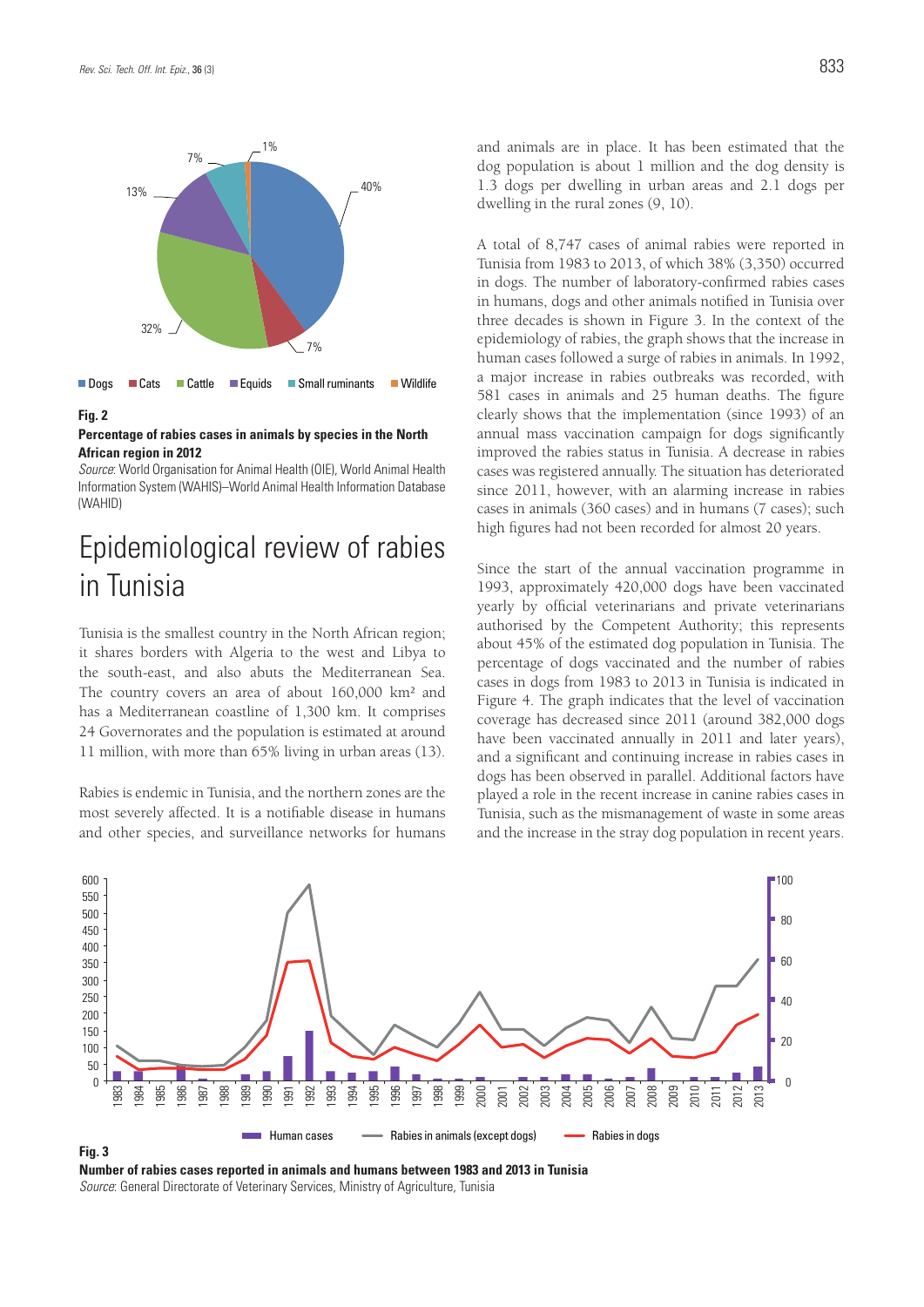

**Percentage of dogs vaccinated and number of rabies cases in dogs from 1983 to 2013 in Tunisia** *Source*: General Directorate of Veterinary Services, Ministry of Agriculture, Tunisia

## Rabies control strategy implemented in Tunisia

The national control strategy for rabies in Tunisia was started in 1981, when the first national control programme was adopted by the competent authorities. Since then, the strategy has been improved, first by implementing perifocal vaccination from 1987 to 1992 – which involves the application of vaccination 10 km around the outbreak – and second, starting in 1992, by conducting an annual vaccination campaign in dogs on a yearly basis and for a period of two months (14, 15). Three different Ministries are involved in designing and applying the control programme: the Departments of Agriculture, Health and the Interior. The pillars of the programme are the epidemiological surveillance, education and communication campaigns, as well as control of the stray dog population through culling and sterilisation campaigns in collaboration with associations and non-governmental organisations. In addition, the programme includes a free mass vaccination campaign and free medical care for people exposed to the disease. A recent investigation conducted in Tunisia, which used a questionnaire to evaluate the annual vaccination campaign, analysed the reasons why the remaining population of dogs was not vaccinated. The results of this survey are reported in Table I.

These results highlight the fact that more than 50% of the dogs that are not usually vaccinated during the annual vaccination campaign could be vaccinated if adequate and appropriate communication and awareness campaigns were conducted (15, 16).

In Tunisia, the overall annual costs for PEP are on average about US\$ 1.7 million. In 2009, a total of 32,531 people

#### **Table I**

**Reasons for not vaccinating dogs during the annual campaign** *Source*: General Directorate of Veterinary Services, Ministry of Agriculture, Tunisia

| <b>Reasons</b>                                                                                        | <b>Percentage</b> |
|-------------------------------------------------------------------------------------------------------|-------------------|
| Purchased after the vaccination campaign                                                              | 8                 |
| The owner ignored the period of vaccination                                                           | 25                |
| The owner was not informed of the date of the period<br>of vaccination                                | 22                |
| Other: refused vaccination/dog not approachable/zone<br>is not reachable by the vaccination programme | 45                |

received treatment after being bitten by suspected rabid dogs, while in 2012 about 36,000 people received treatment (9). In addition, the financial impact of rabies was estimated for three countries (Algeria, Morocco and Tunisia): the prevention of human rabies was calculated to cost US\$ 13.5 million (PEP: US\$ 90/person) annually, while the total cost of animal rabies was estimated to be US\$ 3.6 million with equal breakdown costs (US\$ 1.2 million) among livestock mortality, mass vaccination and reduction of the dog population.

## Awareness, communication and education campaigns are part of the rabies control strategy

Given that several Ministries are in charge of different aspects of the programme to control rabies, communication among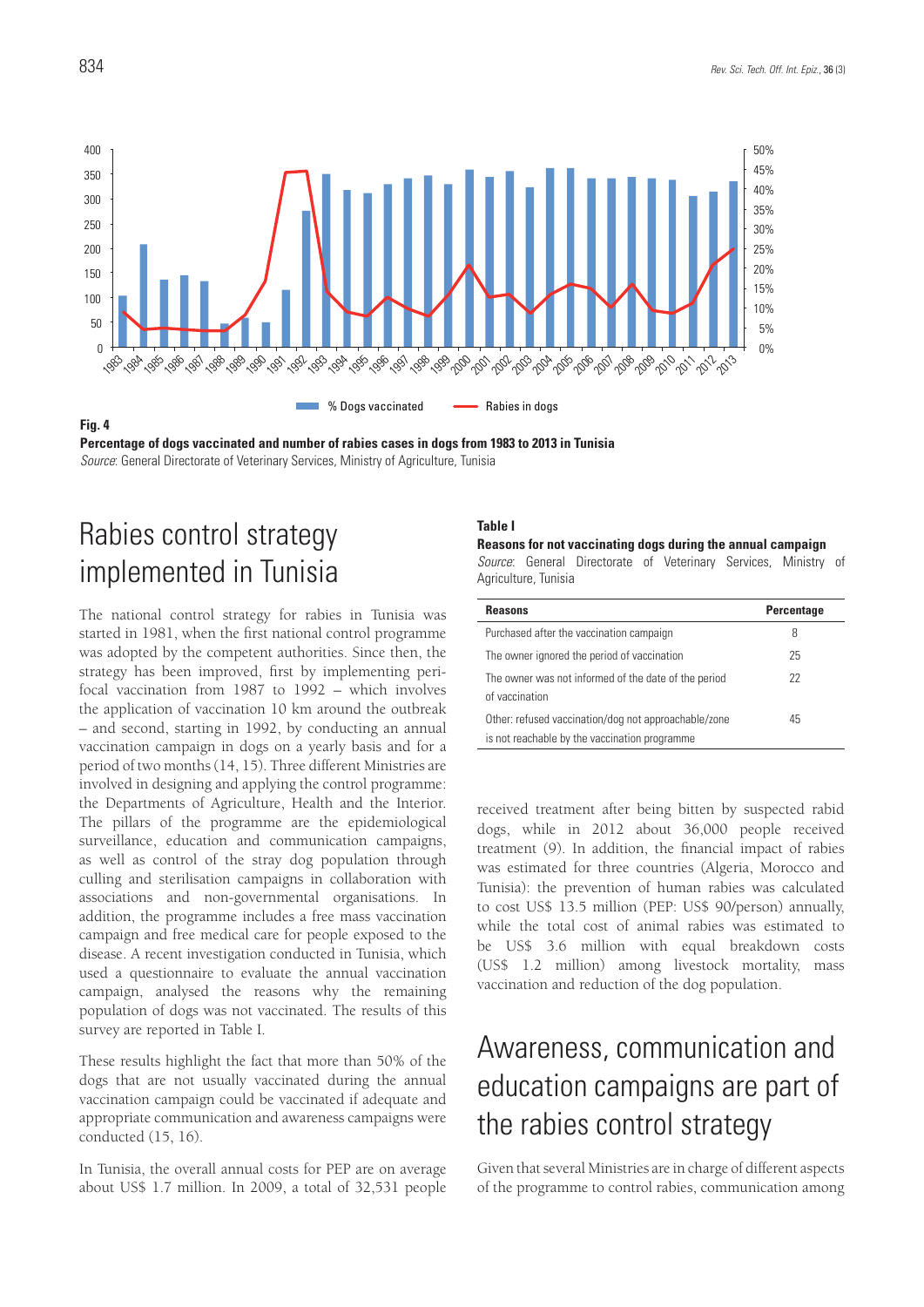these stakeholders is a key factor for success. Communication with the general public, and especially with children, who are most likely to be affected by the disease, is also a main issue. In line with the recommendations of the OIE Global Conference on Rabies Control, held in Seoul, the Republic of Korea (September 2011), and the first meeting convened by the OIE Sub-Regional Representation for North Africa on rabies control in North Africa in Tunis, Tunisia (June 2014) (17), a seminar dedicated to communication about rabies was held in Tunis, Tunisia (November 2015) (18). This seminar was attended by representatives from five North African countries (Algeria, Libya, Mauritania, Morocco and Tunisia). The participants represented various organisations involved in the fight against zoonoses, and especially rabies. In addition to the focal points of the Animal Health Communication Network (RECOMSA in French: *RÉseau régional de COMmunication en Santé Animale*) of the Mediterranean Animal Health Network (REMESA in French: *RÉseau MÉditerranéen de Santé Animale*), several Ministries were represented: the Ministry of Agriculture, the Ministry of Health, the Ministry of the Interior (in charge of the control of stray dogs) and the Ministry of Education, because children are the most frequent victims of dog bites, and therefore rabies. Several representatives of the Pasteur Institute also participated in this event. Communication experts from the OIE, WHO and a communication agency, as well as a sociologist, explained the basic principles of communication needed to send consistent messages and develop an effective national awareness campaign. Lively and constructive working-group sessions contributed to an exchange of views and improvement in the cohesion between the various players in the fight against rabies. This seminar demonstrated the very active collaboration on risk communication between the OIE and WHO. Moreover, it provided participants with a wide range of methodological tools that they can use to design risk communication strategies for their own countries, such as the *Communication Handbook for Veterinary Services*, jointly developed by the OIE and WHO (19).

Rabies vaccines (80,000 doses) were delivered through the OIE regional vaccine bank in Tunisia at the end of 2015, with the support of the European Union. This delivery was the first step towards the implementation of a national vaccination campaign, launched at the end of January 2016 by the Tunisian authorities, and provided the opportunity to organise the National Rabies Awareness Day, which was attended in particular by field-based veterinarians and technicians, journalists and media representatives.

In line with the outcomes of the Global Conference, 'Global elimination of dog-mediated human rabies – The time is now!', which was held on 10–11 December 2015 in Geneva, Switzerland (20), it is estimated that vaccinating 70% of dogs in zones where rabies is present can dramatically reduce human cases. In this context, the OIE regional vaccine bank mechanism is able to enhance the implementation of vaccination campaigns against rabies.

### Conclusions

Rabies is a disease that is fully preventable and the elimination of canine rabies is a realistic objective. In the Maghreb region, the epidemiology of rabies is well known, with dogs being the reservoir and vector of the disease to other animals and to humans in North Africa. In addition, the majority of dogs present in this territory are accessible to the vaccination programme. National control programmes in the North African area should play a predominant role, in line with programmes that should be developed and implemented at the regional level. These can be effective in controlling and ultimately eliminating the disease, because there is limited exchange of rabies viruses among countries in the Maghreb (12).

The financial impact of rabies in North Africa is significant, and PEP is extremely expensive and overused in relation to the number of confirmed cases of canine rabies. Therefore, mass vaccination of dogs is the best and most economical way to control and eliminate the disease because the cost of the dog mass vaccination campaign is <10% of the overall PEP cost.

In the framework of a regional strategic approach in the Maghreb, additional efforts and political willingness are necessary at the national level to improve control of the disease. Several shortcomings in the current national control programmes for rabies in the region may be highlighted, including:

- − a shortage of financial and human resources
- − insufficient communication and awareness campaigns
- − inadequate coordination among the departments involved that belong to different Ministries
- − insufficient vaccination coverage to break the infectious transmission cycle
- − underreporting of cases or suspected cases
- − insufficient participation by dog owners
- − inadequate stray dog population management
- − mismanagement of household waste.

The OIE Sub-Regional Representation for North Africa plays an important role in assisting countries in the Maghreb region to coordinate activities among their Chief Veterinary Officers by sharing experiences, information and data on rabies. In addition, the OIE Reference Centres should encourage the development of harmonised animal disease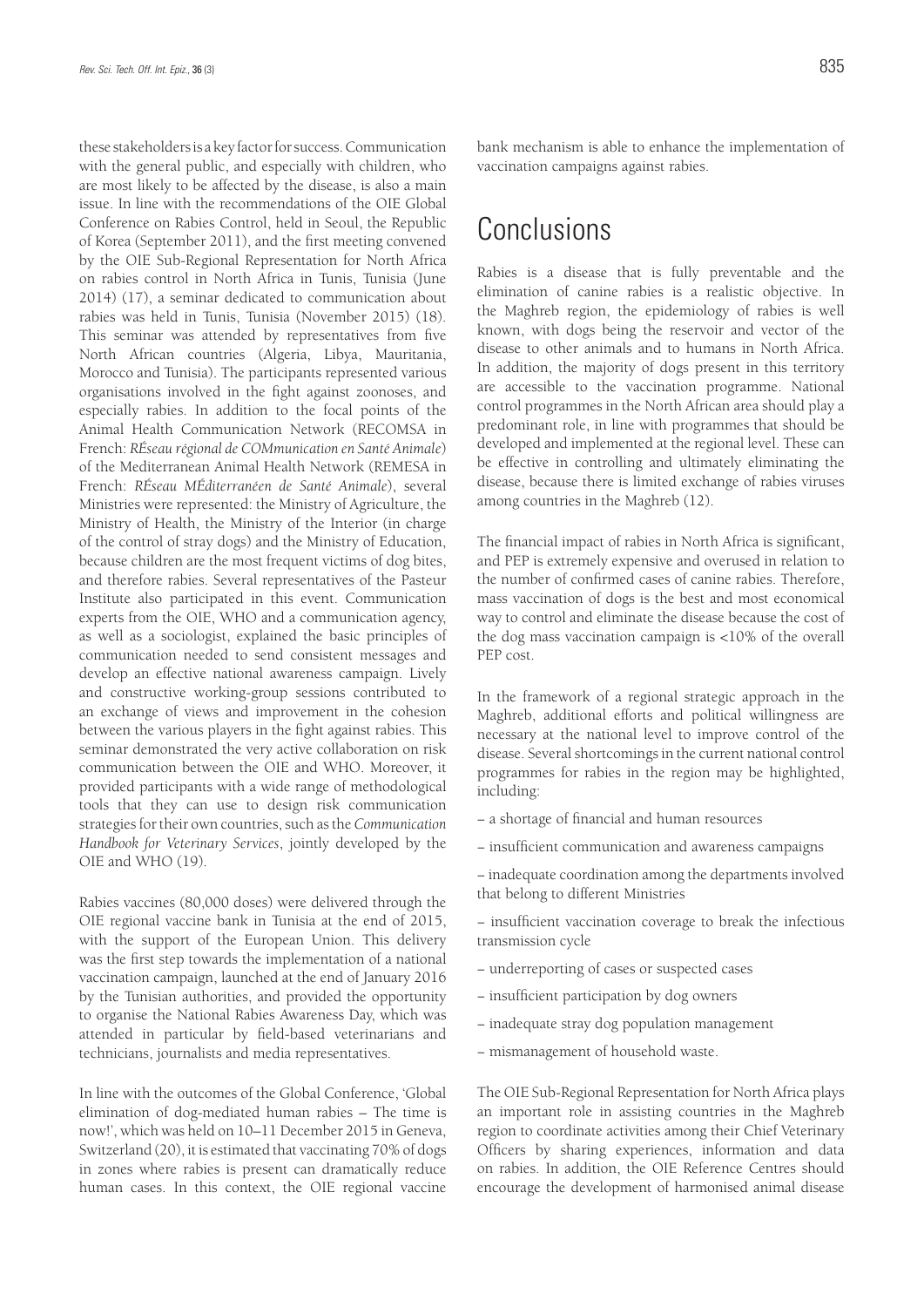surveillance activities, in line with international standards. The REMESA is also a major platform for coordinating and managing actions against priority diseases such as rabies in collaboration with the national laboratories based in North African countries.

 $\Box$ 

### **Examen de la rage et de son contrôle en Afrique du Nord : situation dans la région et gros plan sur la Tunisie**

A. Ripani, J. Mérot, R. Bouguedour & M. Zrelli

#### **Résumé**

La rage est une zoonose majeure affectant le système nerveux central des mammifères à sang chaud. À l'exception de quelques territoires insulaires, la maladie est présente dans le monde entier. L'Afrique et l'Asie enregistrant plus de 95 % des décès dus à la rage dans le monde, c'est dans ces deux régions que la rage représente le plus grand risque pour l'être humain. La vaccination massive des chiens est la méthode indiquée pour lutter contre cette maladie et l'éliminer à sa source animale, ce qui permet de mettre un terme au cycle de transmission des animaux à l'homme. En Afrique du Nord, la rage est endémique et il faut encourager les pays de la région à introduire des programmes d'élimination de la rage humaine basés sur des campagnes soutenues d'immunisation des chiens et sur l'administration d'une prophylaxie post-exposition aux personnes exposées à des chiens suspectés de rage. La Tunisie a mis en place en 1981 une stratégie nationale de lutte contre la rage et l'a actualisée par la suite. Suite au lancement en 1993 d'un programme de vaccination annuelle, la situation sanitaire de la Tunisie à l'égard de la rage s'est améliorée et le nombre de cas enregistrés chez l'homme et chez les animaux a fortement décliné. Toutefois, depuis 2011 ce nombre est reparti à la hausse chez le chien et chez l'homme en raison d'une couverture vaccinale insatisfaisante, d'une gestion calamiteuse des déchets et de l'augmentation concomitante de la population de chiens errants. La volonté politique au niveau international, régional et national est la pierre angulaire de la stratégie d'élimination de cette maladie. Dans le cadre de l'approche régionale adoptée par le Maghreb, des efforts accrus et une véritable volonté politique sont nécessaires à l'échelle nationale pour mieux contrôler la rage et, à terme, pour l'éliminer.

#### **Mots-clés**

Afrique du Nord – Chien errant – Maghreb – Programme de lutte – Rage – Tunisie – Vaccination – Zoonose.

**Repaso de la situación de la rabia y su control en la región del Norte de África, en particular Túnez**

A. Ripani, J. Mérot, R. Bouguedour & M. Zrelli

#### **Resumen**

La rabia es una importante zoonosis que afecta al sistema nervioso central de los mamíferos, animales de sangre caliente. Con la salvedad de algunas islas, está presente en el mundo entero. En África y Asia se registran más del 95% de los casos mortales de rabia que tienen lugar en el mundo, por lo que el máximo nivel de riesgo para la vida humana derivado de esta enfermedad se da en dichas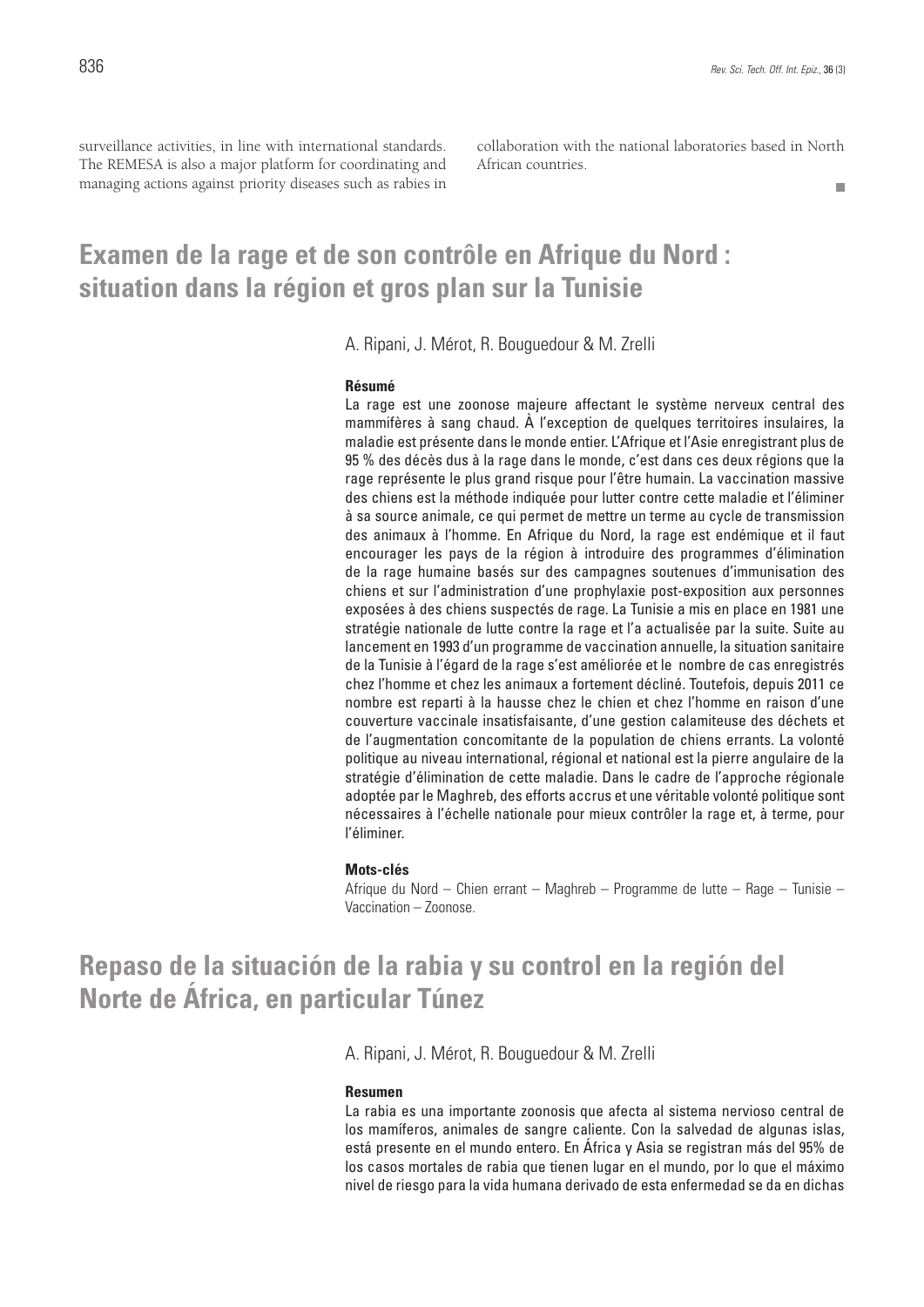regiones. La vacunación masiva de perros es el medio más adecuado para controlar y eliminar la rabia en su fuente animal, pues con ello se interrumpe el ciclo infeccioso de la enfermedad que va de los animales al hombre. La rabia es endémica en el Norte de África, por lo que es preciso alentar a los países de esta región a que elaboren programas destinados a eliminar la rabia humana mediante la realización de campañas duraderas para inmunizar a la población canina y la aplicación de medidas de profilaxis tras la exposición a toda persona expuesta a perros presuntamente rabiosos. Desde que fue puesta en marcha en 1981, la estrategia nacional de Túnez contra la rabia ha sido regularmente actualizada. A raíz de la implantación en 1993 del programa anual de vacunaciones, la situación sanitaria del país con respecto a la enfermedad mejoró sustancialmente, lo que se plasmó en una caída del número de casos en personas y animales. Desde 2011 se viene observando un aumento del número de casos de rabia en perros y humanos, hecho que se explica por una menor cobertura de vacunación, una gestión incorrecta de los desechos y un crecimiento de la población de perros vagabundos. La voluntad política a escala internacional, regional y nacional es la piedra angular de toda estrategia para eliminar la enfermedad. Para luchar más eficazmente contra la rabia y a la postre conseguir eliminarla los países, a la par que inscriben su labor en los planteamientos regionales aplicados en el Magreb, deben redoblar esfuerzos y hacer efectiva una mayor voluntad política.

#### **Palabras clave**

El Norte de África – Magreb – Perro vagabundo – Programa de lucha – Rabia – Túnez – Vacunación – Zoonosis.

 $\overline{\phantom{a}}$ 

## References

- 1. World Organisation for Animal Health (OIE) (2014). Technical disease card on rabies. OIE, Paris. Available at: www. oie.int/fileadmin/Home/eng/Animal\_Health\_in\_the\_World/ docs/pdf/Disease\_cards/RABIES\_FINAL.pdf (accessed on 29 March 2017).
- 2. World Organisation for Animal Health (OIE) (2013). Rabies (infection with rabies virus), Chapter 2.1.17. *In* Manual of Diagnostic Tests and Vaccines for Terrestrial Animals. OIE, Paris. Available at: www.oie.int/fileadmin/Home/eng/Health\_ standards/tahm/2.01.17\_RABIES.pdf (accessed on 29 March 2017).
- 3. World Organisation for Animal Health (OIE) (2011). – The worldwide rabies situation in animals. *Bull. OIE*, **3**, 44–48. Available at: www.oie.int/fileadmin/Home/eng/ Publications\_%26\_Documentation/docs/pdf/bulletin/ Bull\_2011-3-ENG.pdf (accessed on 29 March 2017).
- 4. Hampson K., Coudeville L.T., Sambo M., Kieffer A., Attlan M., Barrat J., Blanton J.D., Briggs D.J., Cleaveland S., Costa P., Freuling C.M., Hiby E., Knopf L., Leanes F., Meslin F.-X., Metlin A., Miranda M.E., Müller T., Nel L.H., Recuenco S., Rupprecht C.E., Schumacher C., Taylor L., Vigilato M.A.N., Zinsstag J. & Dushoff J., on behalf of the Global Alliance for Rabies Control Partners for Rabies Prevention (2015). – Estimating the global burden of endemic canine rabies. *PLoS Negl. Trop. Dis*., **9** (4), e0003709. doi:10.1371/ journal.pntd.0003709.
- 5. World Organisation for Animal Health (OIE) (2014). Editorial of the Director General of the OIE. *Bull. OIE*, **3**, 1–2. Available at: www.oie.int/fileadmin/Home/eng/Publications\_ %26\_Documentation/docs/pdf/bulletin/Bull\_2014-3-ENG. pdf (accessed on 29 March 2017).
- 6. Sambo M., Cleaveland S., Ferguson H., Lembo T., Simon C., Urassa H. & Hampson K. (2013). – The burden of rabies in Tanzania and its impact on local communities. *PLoS Negl. Trop. Dis*., **7** (11), e2510. doi:10.1371/journal.pntd.0002510.
- 7. Food and Agriculture Organization of the United Nations (FAO)/World Organisation for Animal Health (OIE)/World Health Organization (WHO)/United Nations System Influenza Coordination (UNSIC) (2012). – High-level technical meeting to address health risks at the human–animal–ecosystems interfaces. FAO/OIE/WHO/UNSIC Report, Mexico City, Mexico, 15–17 November 2011, 81 pp. Available at: www. who.int/zoonoses/hltm\_2011/en/ (accessed on 29 March 2017).
- 8. Shwiff S., Hampson K. & Anderson A. (2013). Potential economic benefits of eliminating canine rabies. *Antiviral Res*., **98** (2), 352–356. doi:10.1016/j.antiviral.2013.03.004.
- 9. Zrelli M. (2014). Rabies control in North Africa. Proc. 9th meeting of the REMESA Joint Permanent Committee in Tunis, Tunisia, 3–4 November 2014. Available at: www. rr-africa.oie.int/en/news/20141104\_2.html (accessed on 29 March 2017).